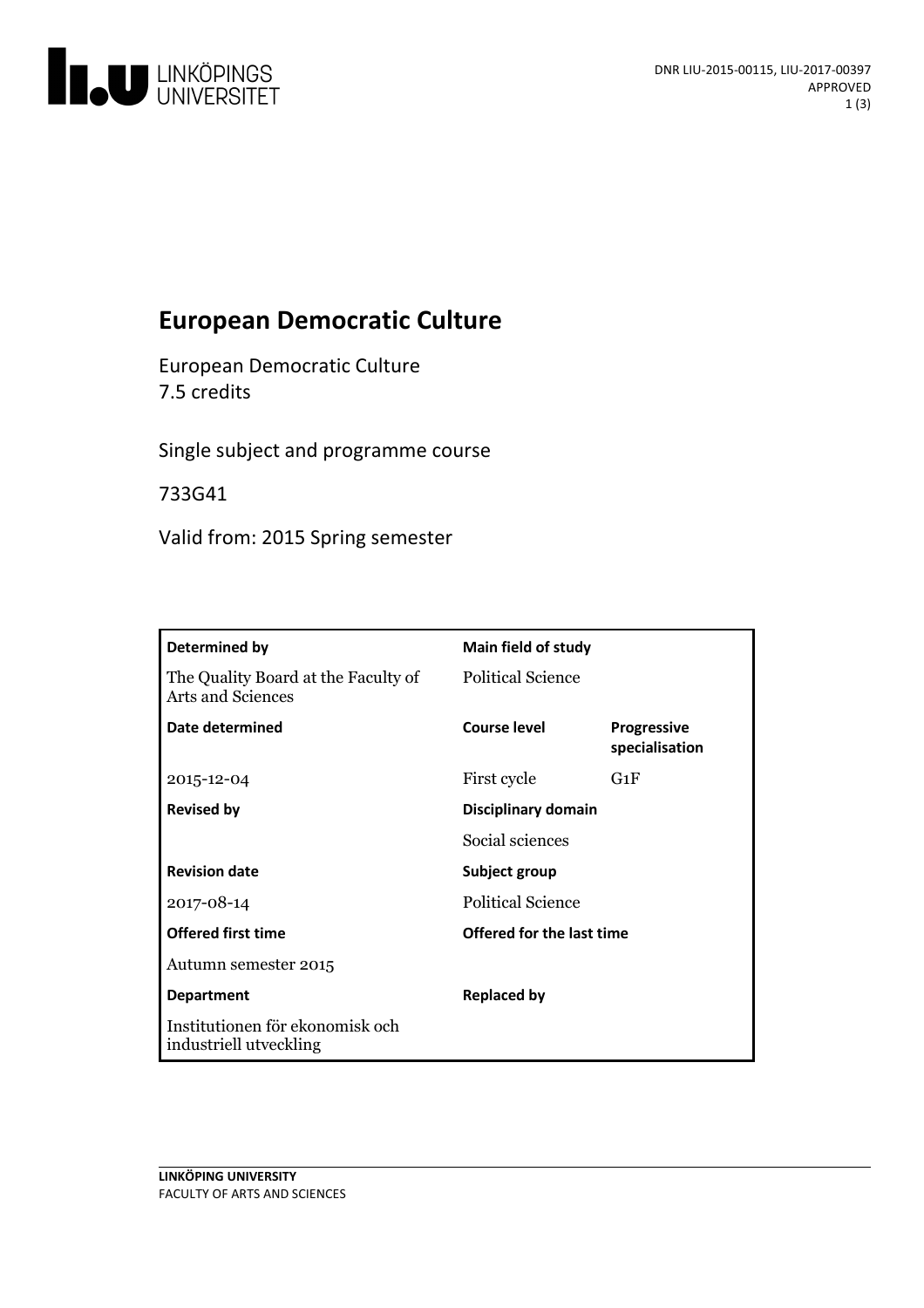### Entry requirements

- One year of full time undergraduate studies (60 ECTS credits) in relevant subjects, e.g. politics, economics, law, history, where at least one semester of full time studies (30 ECTS credits) is in politics
- English corresponding to the level of English in Swedish upper secondary education (English 6/B) (Exemption from Swedish)

### Intended learning outcomes

After completion of the course the student should be able to:

- understand Europe's democratic historical development, and the
- analyze key issues regarding the development of democracy in Europe, and discuss perspectives, concepts and theories.

### Course content

In this course historical and contemporary notions of European and national citizenship are examined. A bearing thought is that even though the idea of democracy by no means has been universally accepted or taken for granted in Europe, the development of a democratic culture has played a central role in European politics since the French Revolution. Even today the question of democratic forms for European governance are central to many political controversies. The ideas and practice of democracy are discussed, as well the enemies of democracy and the ambitions of democratic parties in Europe.

## Teaching and working methods

This course will be delivered by means of lectures and seminars. Homework and independent study are a necessary complement to the course.Language of instruction; english